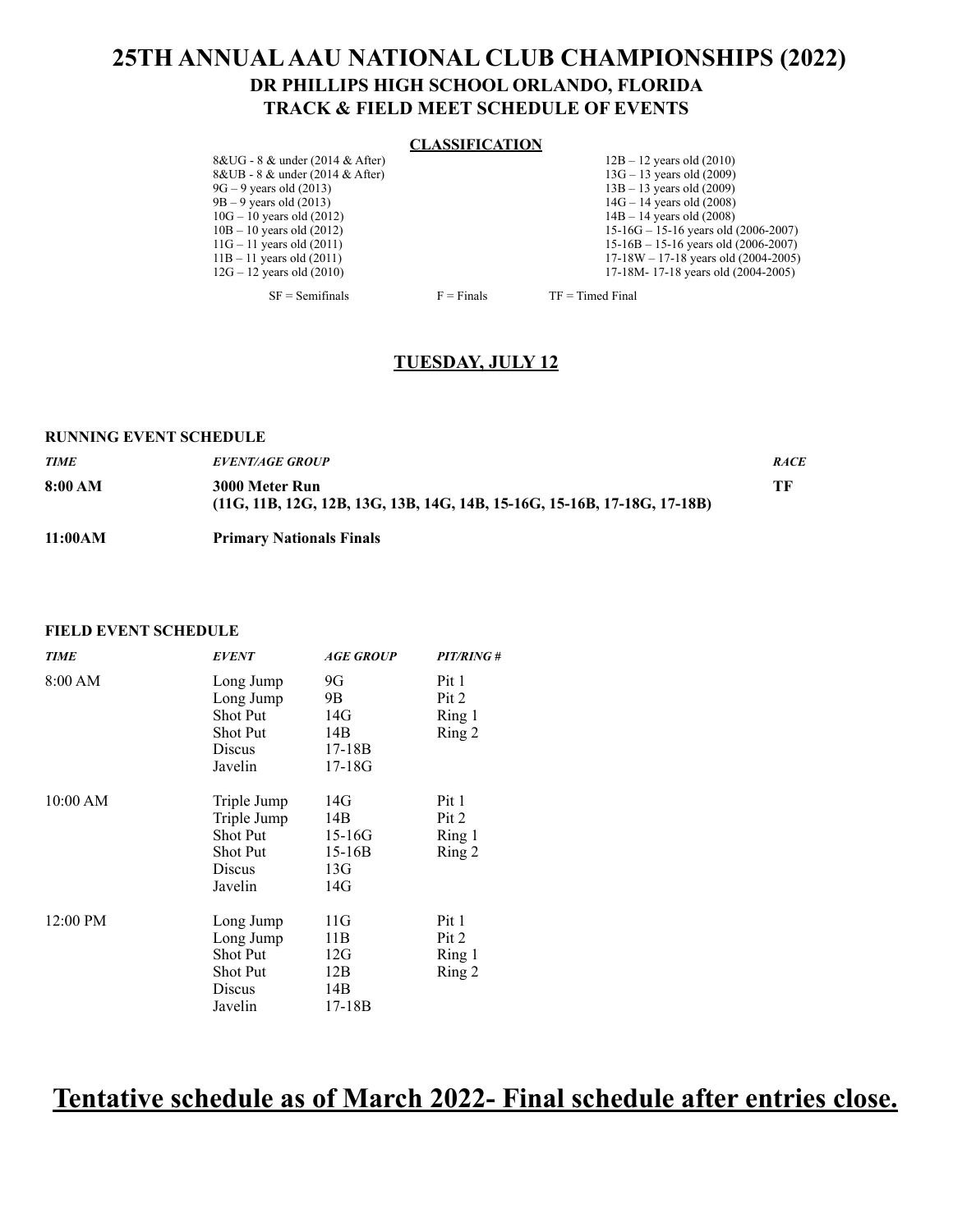### **WEDNESDAY, JULY 13**

#### **RUNNING EVENT SCHEDULE**

| <b>TIME</b> | <b>EVENT/AGE GROUP</b>                                                  | <b>RACE</b> |
|-------------|-------------------------------------------------------------------------|-------------|
| 8:00 AM     | 800 Meter Run<br>(8&UG, 8&UB, 9G, 9B, 10G, 10B, 11G, 11B, 12G, 12B)     | ТF          |
| 9:30 AM     | 800 Meter Run<br>$(13G, 13B, 14G, 14B, 15-16G, 15-16B, 17-18G, 17-18B)$ | SF          |
| 11:00 AM    | 200 M Dash<br>(All Divisions)                                           | <b>SF</b>   |
| $1:30$ PM   | 4 x 100 Meter Relay<br>(All Divisions)                                  | <b>SF</b>   |

### **FIELD EVENT SCHEDULE**

| <b>TIME</b> | <b>EVENT</b>    | <b>AGE GROUP</b> | PIT/RING# |
|-------------|-----------------|------------------|-----------|
| 8:00 AM     | Long Jump       | 8&UG             | Pit 1     |
|             | Long Jump       | 8&UB             | Pit 2     |
|             | <b>Shot Put</b> | $17 - 18G$       | Ring 1    |
|             | <b>Shot Put</b> | $17-18B$         | Ring 2    |
|             | Discus          | 14G              |           |
|             | Javelin         | 13B              |           |
| 10:00 AM    | Triple Jump     | 13G              | Pit 1     |
|             | Triple Jump     | 13B              | Pit 2     |
|             | Shot Put        | 11G              | Ring 1    |
|             | <b>Shot Put</b> | 11B              | Ring 2    |
|             | Discus          | $15 - 16G$       |           |
|             | Javelin         | 14B              |           |
| 12:00 PM    | Long Jump       | 14G              | Pit 1     |
|             | Long Jump       | 14B              | Pit 2     |
|             | <b>Shot Put</b> | 8&UG             | Ring 1    |
|             | <b>Shot Put</b> | 8&UB             | Ring 2    |
|             | Discus          | $15 - 16B$       |           |
|             | Javelin         | 13G              |           |
|             |                 |                  |           |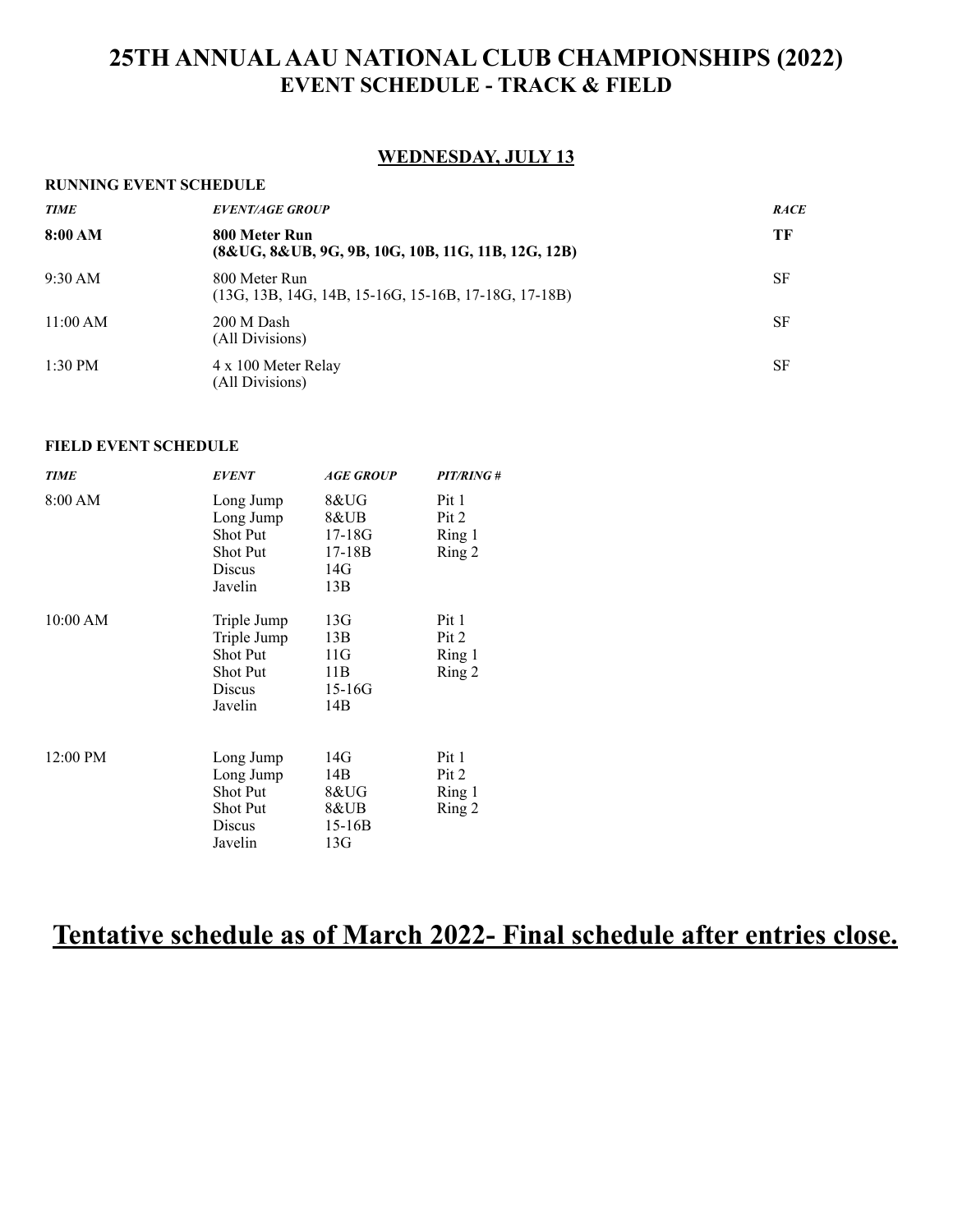### **THURSDAY, JULY 14**

#### **RUNNING EVENT SCHEDULE**

| 8:00 AM  | 1500 Meter Run<br>(8&UG, 8&UB, 9G, 9B, 10G, 10B, 11G, 11B, 12G, 12B)                      | ТF        |
|----------|-------------------------------------------------------------------------------------------|-----------|
|          | 1500 Meter Run<br>$(13G, 13B, 14G, 14B, 15-16G, 15-16B, 17-18G, 17-18B)$                  | ТF        |
| 10:00 AM | 1500M Racewalk<br>$(9G, 9B, 10G, 10B, 11G, 11B, 12G, 12B)$                                | ТF        |
| 10:30 AM | 400 M Dash<br>(All Divisions)                                                             | <b>SF</b> |
| 1:00 PM  | 4 X 800 Meter Relay<br>$(11-12G, 11-12B, 13-14G, 13-14B, 15-16G, 15-16B, 17-18G, 17-18B)$ | ТF        |

#### **FIELD EVENT SCHEDULE**

| <b>TIME</b> | <b>EVENT</b>    | <b>AGE GROUP</b> | <b>PIT/RING#</b> |
|-------------|-----------------|------------------|------------------|
| 8:00 AM     | Long Jump       | 12G              | Pit 1            |
|             | Long Jump       | 12B              | Pit 2            |
|             | Shot Put        | 10G              | Ring 1           |
|             | <b>Shot Put</b> | 10B              | Ring 2           |
|             | Discus          | 12G              |                  |
|             | Javelin         | $15 - 16G$       |                  |
| 10:00 AM    | Triple Jump     | $17 - 18G$       | Pit 1            |
|             | Triple Jump     | 17-18B           | Pit 2            |
|             | <b>Shot Put</b> | 9G               | Ring 1           |
|             | Shot Put        | 9Β               | Ring 2           |
|             | Discus          | 17-18G           |                  |
|             | Javelin         | $15-16B$         |                  |
| 12:00 PM    | Long Jump       | $15-16G$         | Pit 1            |
|             | Long Jump       | $15 - 16B$       | Pit 2            |
|             | Pole Vault      | 15-16G/17-18G    | Pad 1            |
|             | Shot Put        | 13G              | Ring 1           |
|             | <b>Shot Put</b> | 13B              | Ring 2           |
|             | Discus          | 11G              |                  |
|             | Turbo Javelin   | 9G/10G           |                  |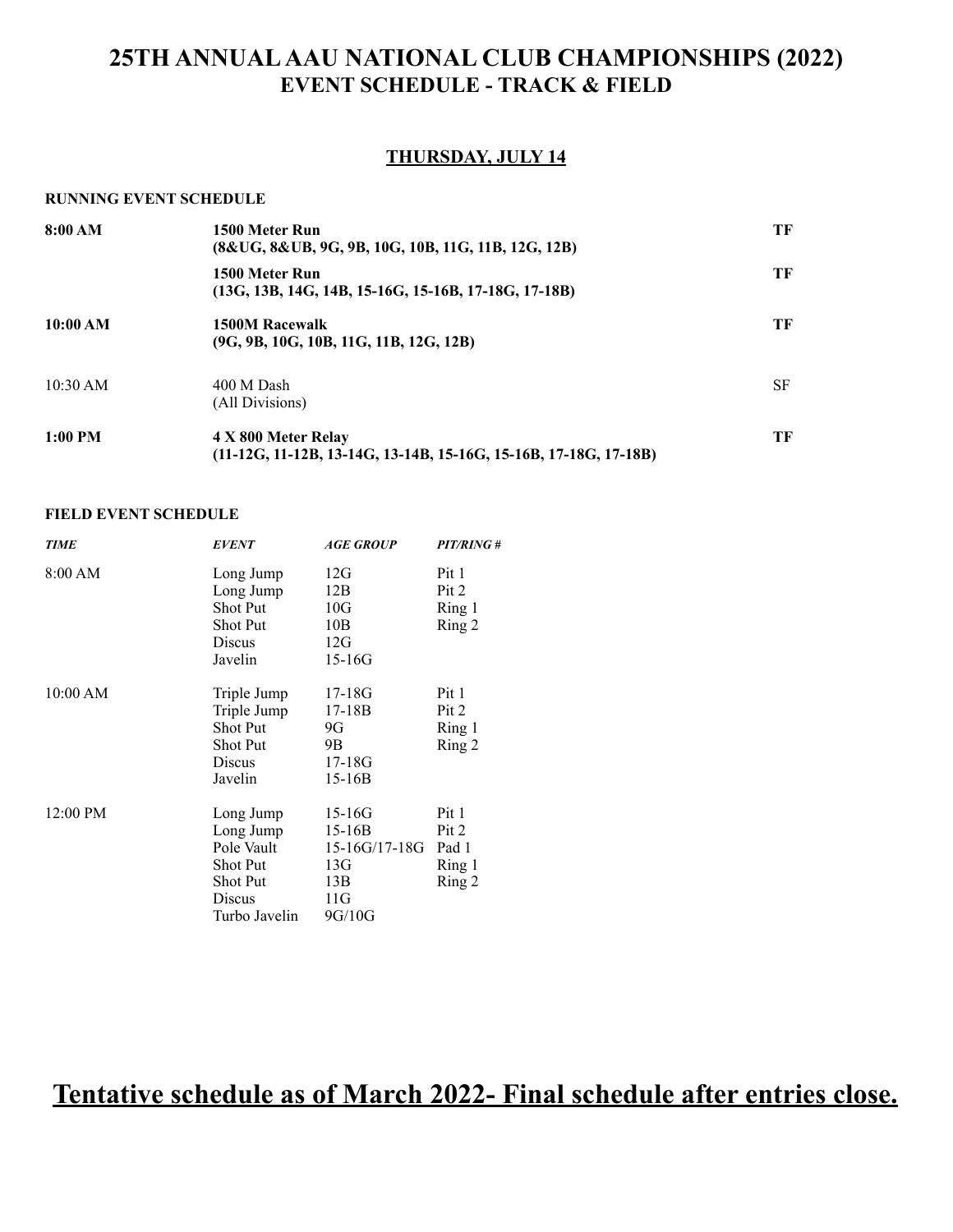### **FRIDAY, JULY 15**

#### **RUNNING EVENT SCHEDULE**

| <b>TIME</b> | <b>EVENT/AGE GROUP</b>                                                                                | <b>RACE</b> |
|-------------|-------------------------------------------------------------------------------------------------------|-------------|
| 8:00 AM     | 80 Meter Hurdles<br>(11G, 11B, 12G, 12B)                                                              | SF          |
|             | 100 Meter Hurdles<br>$(13G, 14G, 13B, 14B, 15-16G, 17-18G)$                                           | SF          |
|             | 110 Meter Hurdles<br>$(15-16B, 17-18B)$                                                               | <b>SF</b>   |
| $9:30$ AM   | 100 Meter Dash<br>(All Divisions)                                                                     | <b>SF</b>   |
| 12:00 AM    | 200 Meter Hurdles<br>(13G, 13B, 14G, 14B)                                                             | <b>SF</b>   |
|             | 400 Meter Hurdles<br>$(15-16G, 17-18G, 15-16B, 17-18G)$                                               | <b>SF</b>   |
| $1:00$ PM   | 4 x 400 Meter Relay<br>(9-10G, 9-10B, 11-12G, 11-12B, 13-14G, 13-14B, 15-16G, 15-16B, 17-18G, 17-18B) | <b>SF</b>   |

#### **FIELD EVENT SCHEDULE**

| <b>TIME</b> | <b>EVENT</b>  | <i><b>AGE GROUP</b></i> | PIT/RING/PAD |
|-------------|---------------|-------------------------|--------------|
| 8:00 AM     | Long Jump     | 10G                     | Pit 1        |
|             | Long Jump     | 10B                     | Pit 2        |
|             | Pole Vault    | 13G/14G                 | Pad 1        |
|             | Discus        | 11B                     |              |
|             | Turbo Javelin | 11G/12G                 |              |
| 10:00 AM    | Triple Jump   | $15 - 16G$              | Pit 1        |
|             | Triple Jump   | $15 - 16B$              | Pit 2        |
|             | Pole Vault    | 13B/14B                 | Pad 1        |
|             | Discus        | 13B                     |              |
|             | Turbo Javelin | 11B/12B                 |              |
| 12:00 PM    | Long Jump     | 13G                     | Pit 1        |
|             | Long Jump     | 13B                     | Pit 2        |
|             | Pole Vault    | $15 - 16B/17 - 18B$     | Pad 1        |
|             | Discus        | 12B                     |              |
|             | Turbo Javelin | 9B/10B                  |              |